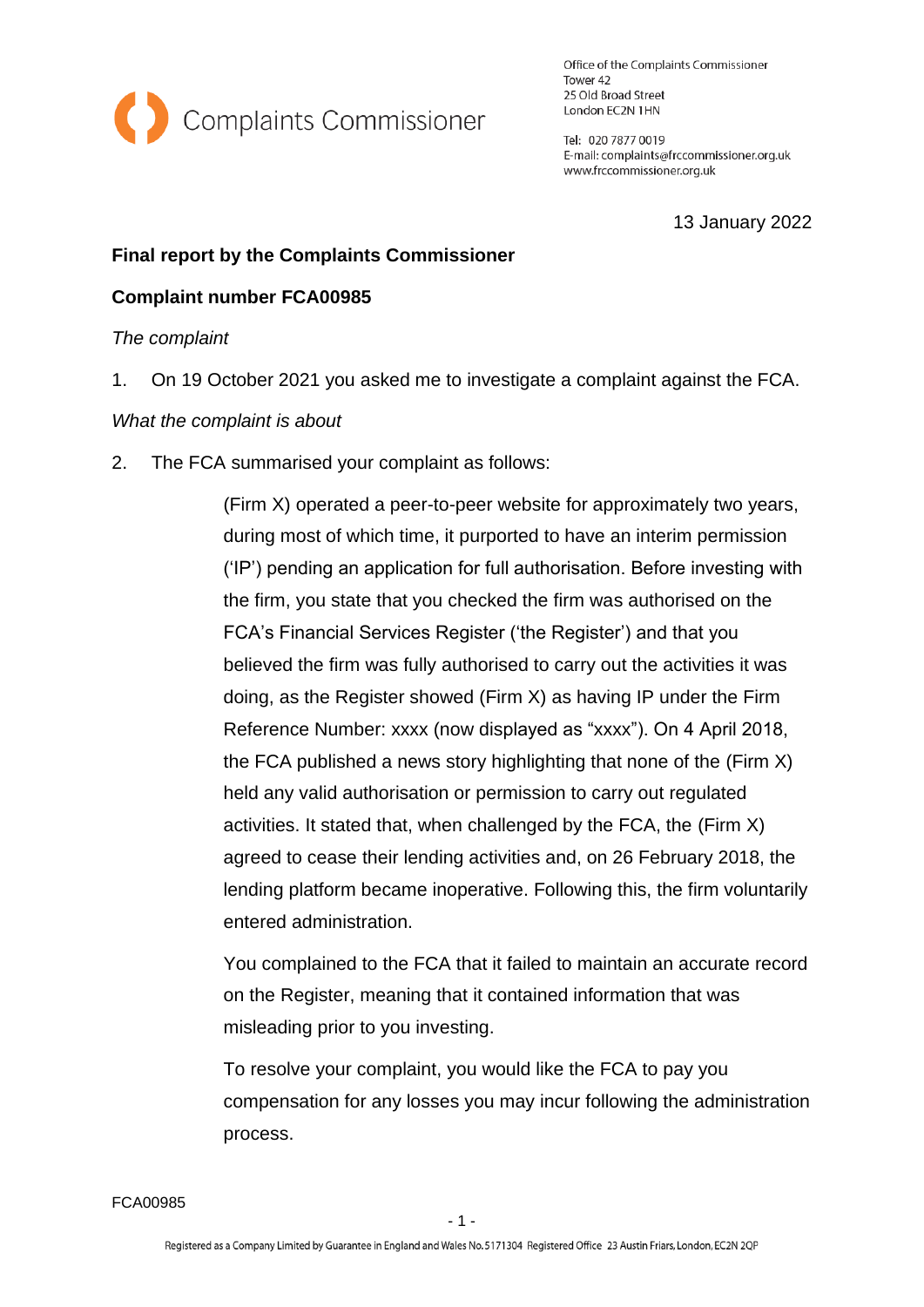### *What the regulator decided*

3. The FCA deferred your complaint, they advised you:

I am deferring our investigation of your complaint. This is because your complaint is connected with some form of continuing action by the FCA.

The regulatory status of (Firm X), and the events which led to the register entry for the IP in question appearing to show (Firm X) as an authorised firm, are matters which are subject to an FCA Enforcement investigation.

We are generally only able to begin investigating a complaint after any ongoing action is finished. Once that action is finished, we will write to inform you of the next steps with regards to your complaint. The Complaints Team will continue to liaise with the relevant team internally and we will seek to keep you informed of significant developments.

I've set out further information below about deferred complaints under the Scheme.

#### **Deferred complaint**

The Complaints Scheme (the Scheme) sets out what the FCA will do in circumstances where there is continuing action at the time a complaint is made. Paragraph 3.7 of the Scheme states:

*'A complaint which is connected with, or which arises from, any form of continuing action by the regulators will not normally be investigated by either the regulators or the Complaints Commissioner until the complainant has exhausted the procedures and remedies under FSMA (or under other legislation which provides for access to the Scheme) which are relevant to that action. The complainant does not have to be the subject of continuing action by the regulators for this provision to be engaged. An investigation may start before those procedures are completed if, in the exceptional circumstances of the case, it would not be reasonable to expect the complainant to await the conclusion of the regulators' action and that action would not be significantly harmed.'*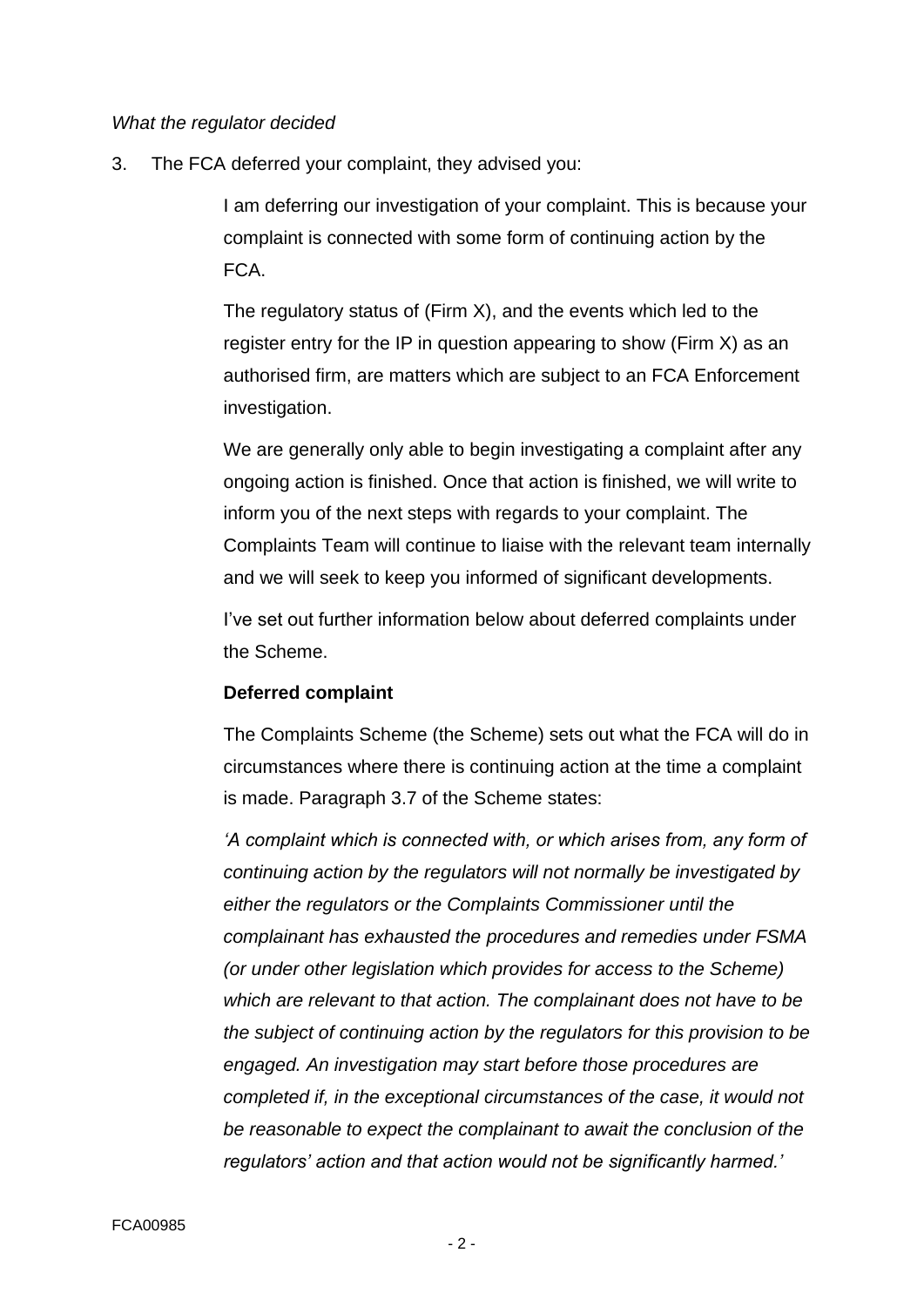It may be helpful for me to explain the objective which underlies paragraph 3.7. The objective is to ensure that a complaint investigation does not cause detriment to, or prejudice, any ongoing work by the FCA. Such interference may inhibit the FCA from achieving its statutory objectives in a timely manner.

I have considered, in line with Paragraph 3.7 of the Scheme, whether there are exceptional circumstances relating to your case, but have concluded that there are not, and that the reconsideration of an investigation of your complaint should take place after the conclusion of any enforcement action which may result from the current investigation.

*Why you are unhappy with the regulator's decision*

4. You have asked me to review the FCA's decision.

### *My analysis*

- 5. The FCA is correct to say that, under paragraph 3.7 of the Complaints Scheme, investigations of complaints can be deferred where there is continuing regulatory action which might be undermined by the consideration of the complaint.
- 6. I agree with the FCA's decision to defer yours and other complaints about this matter for the moment, as it is likely that the regulatory action will produce material which is relevant to your complaint. I also think it would be unhelpful if the FCA Complaints Team were to undertake an investigation into these matters in parallel with the regulatory investigation. I am pleased to note the FCA will be keeping you updated every 6 months.
- 7. I realise that this continuing delay is likely to be frustrating for you, but I hope you will understand that, in my view, it is the best means to ensure that your complaint is thoroughly considered at the most appropriate time.

# *My decision*

8. I realise you may be disappointed with my decision report, but for the reasons outlined above, I cannot uphold your complaint.

Amerdeep Somal

FCA00985